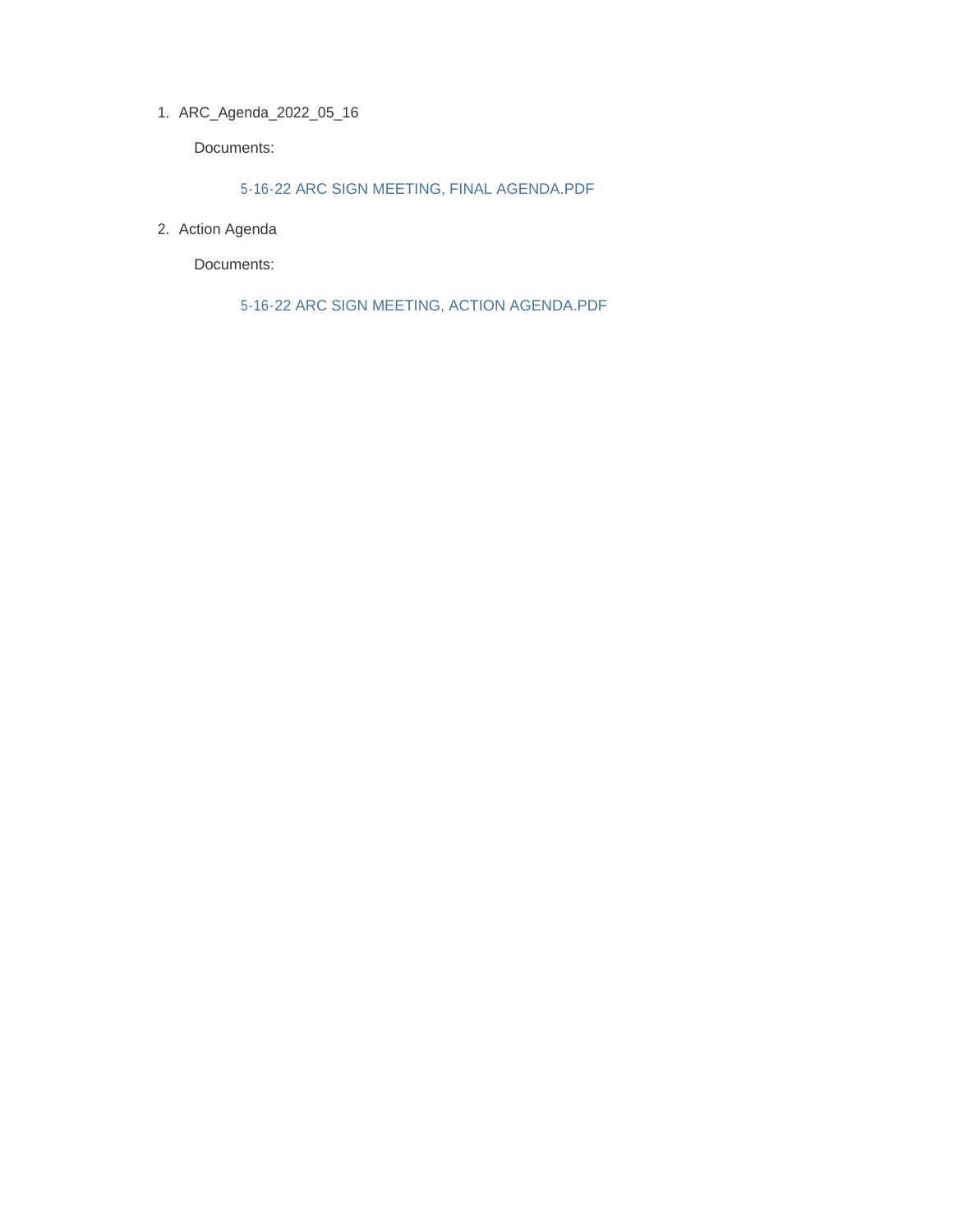# **ARCHITECTURAL REVIEW COMMITTEE FINAL AGENDA Sign Subcommittee Meeting Monday, May 16, 2022 10:30am**

### **Zoom Virtual Meeting Webinar ID: 899 5791 5018 Password: 2433004**

Please click the link below to join the webinar:

[https://greenwichct.zoom.us/j/89957915018?pwd=S3VHWWtWakpxM1Q0N2oyanZOQ](https://greenwichct.zoom.us/j/89957915018?pwd=S3VHWWtWakpxM1Q0N2oyanZOQXNxdz09) XNxdz09

Or iPhone one-tap: US: +16465189805,,89957915018#,,1#,2433004# or 8778535257,,89957915018#,,1#,2433004# (Toll Free)

Or Telephone: Dial(for higher quality, dial a number based on your current location): US: +1 646 518 9805 or 877 853 5257 (Toll Free) or 888 475 4499 (Toll Free) or 833 548 0276 (Toll Free) or 833 548 0282 (Toll Free)

- **I. Sign/Awning Reviews:**
	- **1. GGC Lafayette Putnam LLC, 1 East Putnam Avenue, Application PLPZ 2022 00140** for Sign/Awning review for **signage only review for new address signage** on a property located at 1 East Putnam Avenue in the CGBR zone and located within the downtown Greenwich Historic District. **View application [here.](https://www.greenwichct.gov/DocumentCenter/View/31089/1-EPA-signage-PLPZ202200140)**
	- **2. Metro Mattress, 17A East Putnam Avenue, Application PLPZ202200150** for Sign/Awning review for **a new façade signage** on a property located at 7-19 East Putnam Avenue in the CGBR zone. *Last reviewed at the 4-18-22 meeting.* **View updated plans [here](https://www.greenwichct.gov/DocumentCenter/View/31093/Metro-Mattress-17A-EPA-PLPZ202200150).**
	- **3. Six Happiness, 1074 East Putnam Avenue, Application PLPZ202200208** for Sign/Awning review for **a new façade sign** on a property located at 1064-1076 East Putnam Avenue in the LB zone. **View application [here.](https://www.greenwichct.gov/DocumentCenter/View/31092/1074-EPA-Six-Happiness-PLPZ202200208)**
	- **4. Bax Cycles, 78 Valley Road, Application PLPZ202200217** for Sign/Awning review for **new façade signage** on a property located at 78 Valley Road, Cos Cob in the LBR-2 zone.

**View application [here.](https://www.greenwichct.gov/DocumentCenter/View/31091/78-Valley-Road-Bax-Cycles-PLPZ202200217)**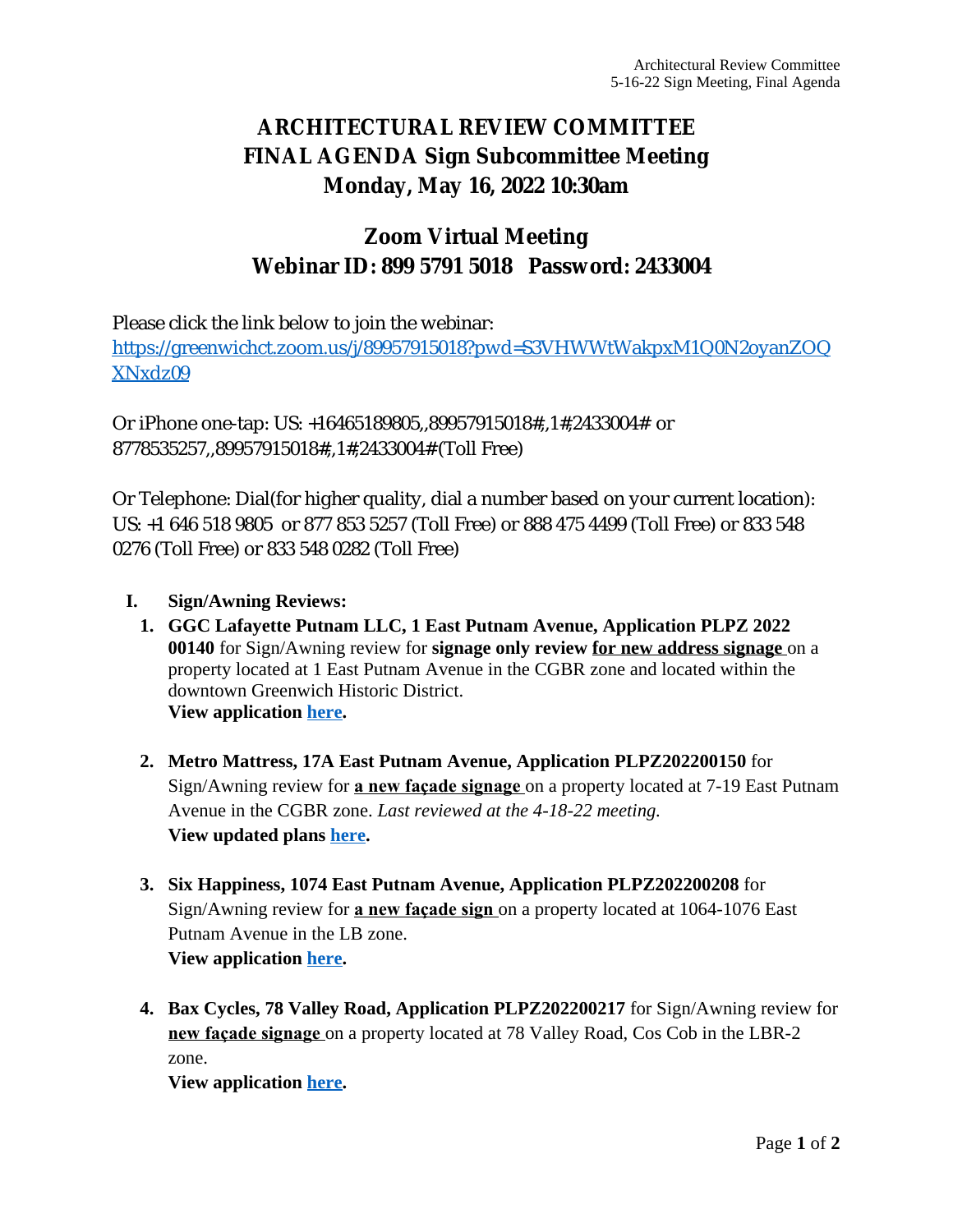**5. Pologeorgis, 25 Lewis St., Application PLPZ202200227** for Sign/Awning review for **new awning signage** on a property located at 25 Lewis St. in the CGBR zone. **View application [here.](https://www.greenwichct.gov/DocumentCenter/View/31090/25-Lewis-Pologeorgis-PLPZ202200227)**

#### **II. Committee Business:**

**1.** Any Business.

*The Town complies with all applicable federal and state laws regarding non-discrimination, equal opportunity, affirmative action, and providing reasonable accommodations for persons with disabilities. If you require an accommodation to participate, please contact the Commissioner of Human Services at 203-622-3800 or [demetria.nelson@greenwichct.org](mailto:demetria.nelson@greenwichct.org) as soon as possible in advance of the event.*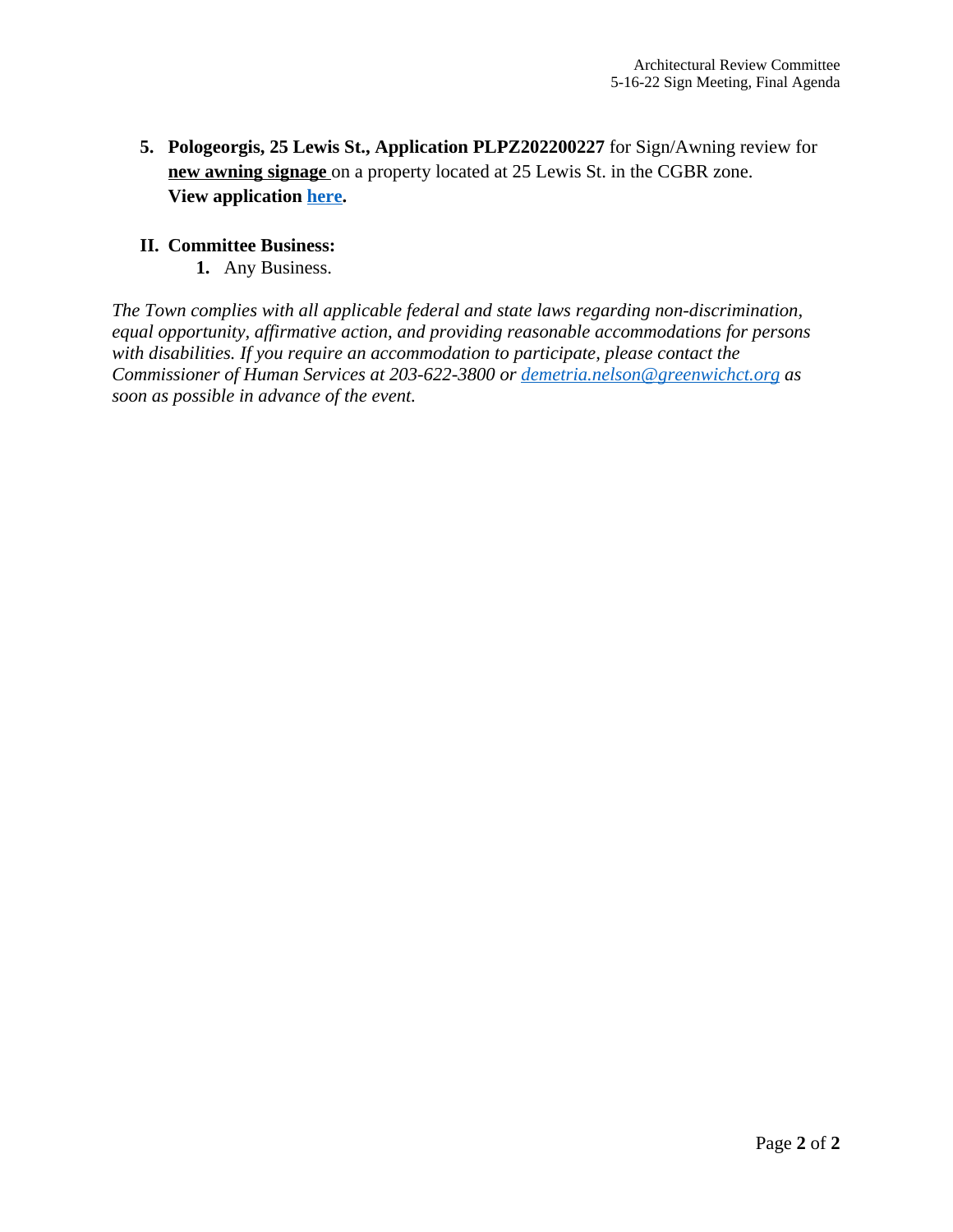## **ARCHITECTURAL REVIEW COMMITTEE ACTION AGENDA Sign Subcommittee Meeting Monday, May 16, 2022 10:30am - 11:17am**

#### **Zoom Virtual Meeting Webinar ID: 899 5791 5018 Password: 2433004**

**Members Present:** Paul Pugliese, Heidi Brake-Smith, Katherine LoBalbo **Staff Present:** Marisa Anastasio, Senior Planner; Bianca Dygert, Planner II

- **I. Sign/Awning Reviews:**
	- **1. GGC Lafayette Putnam LLC, 1 East Putnam Avenue, Application PLPZ 2022 00140** for Sign/Awning review for **signage only review for new address signage** on a property located at 1 East Putnam Avenue in the CGBR zone and located within the downtown Greenwich Historic District. **View application [here.](https://www.greenwichct.gov/DocumentCenter/View/31089/1-EPA-signage-PLPZ202200140)**

*Decision Status:* Electronic Resubmission of a mechanical drawing (email plans to [manastasio@greenwichct.org\)](mailto:manastasio@greenwichct.org)

*Motion:* Pugliese *Second:* Brake-Smith *Vote: 3-0*

The applicant to submit updated plans to reflect the following:

- a. Mechanical drawing drawn to scale to verify the amount of space around the letters
- **2. Metro Mattress, 17A East Putnam Avenue, Application PLPZ202200150** for Sign/Awning review for **a new façade signage** on a property located at 7-19 East Putnam Avenue in the CGBR zone. *Last reviewed at the 4-18-22 meeting.*  **View updated plans [here.](https://www.greenwichct.gov/DocumentCenter/View/31093/Metro-Mattress-17A-EPA-PLPZ202200150)**

*Decision Status: Electronic Resubmission (email plans to [manastasio@greenwichct.org\)](mailto:manastasio@greenwichct.org) Motion:* Brake-Smith *Second: LoBalbo Vote: 3-0*

The applicant to submit updated plans to reflect the following:

- a. ARC would like the applicant to examine the reduction of "Metro Mattress" from the front door to reduce the size to bring in the rule line already shown in decal work and continue to right sight blank black panel with MM
- b. Space should be added between "Metro" and "Mattress" to be consistent on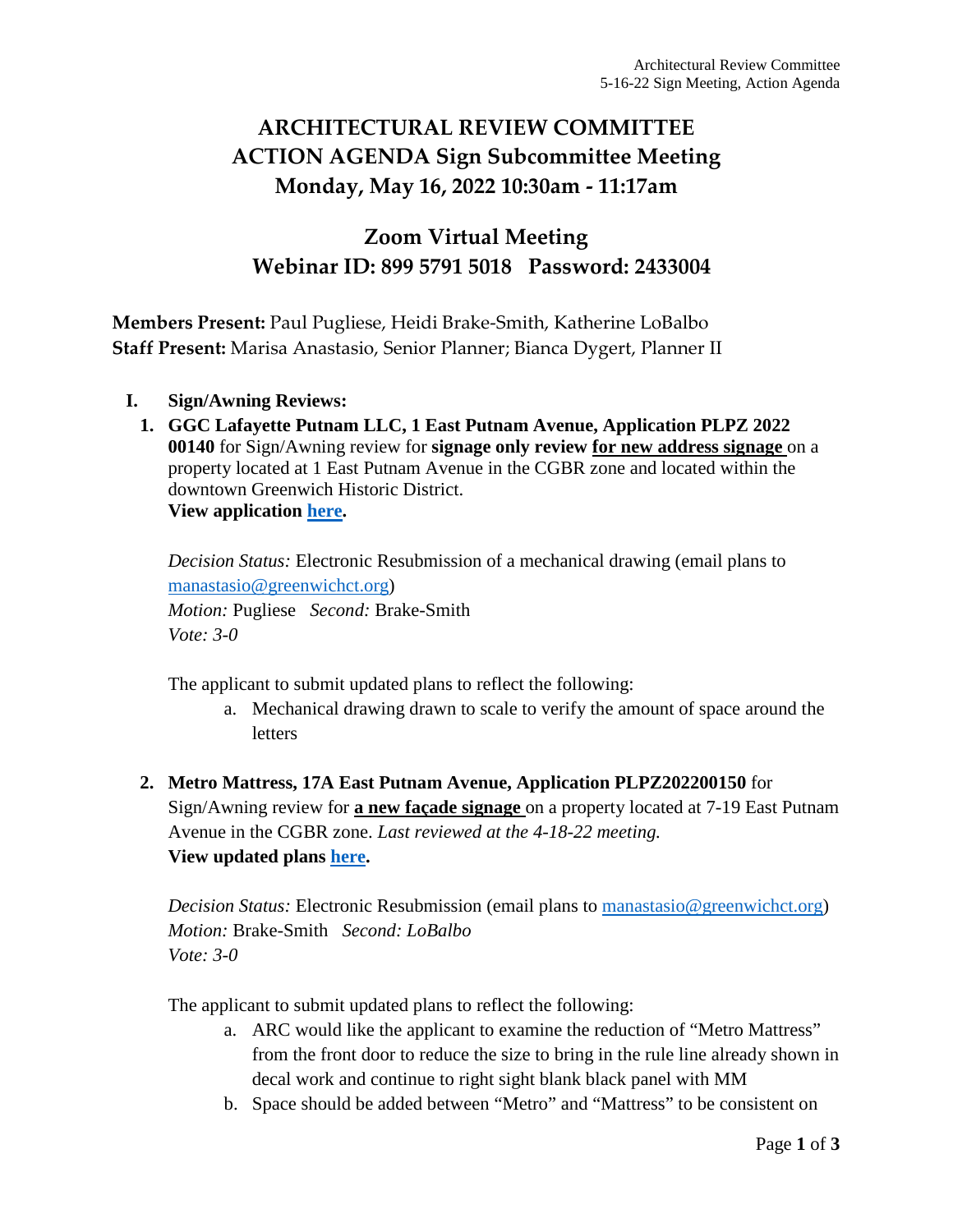the door decals

- c. Applicant should consider flipping the MM and "Metro Mattress" on the windows so MM is below the Metro Mattress sign and "Metro Mattress" on the windows would be below the ruled black line on the sign panel above.
- **3. Six Happiness, 1074 East Putnam Avenue, Application PLPZ202200208** for Sign/Awning review for **a new façade sign** on a property located at 1064-1076 East Putnam Avenue in the LB zone. **View application [here.](https://www.greenwichct.gov/DocumentCenter/View/31092/1074-EPA-Six-Happiness-PLPZ202200208)**

*Decision Status:* Electronic Resubmission (email plans to [manastasio@greenwichct.org\)](mailto:manastasio@greenwichct.org) *Motion:* Brake-Smith *Second:* Pugliese *Vote: 3-0*

The applicant to submit updated plans to reflect the following:

- **a.** Dimensions of the green panel. ARC approves the color, font and mounting as submitted.
- **4. Bax Cycles, 78 Valley Road, Application PLPZ202200217** for Sign/Awning review for **new façade signage** on a property located at 78 Valley Road, Cos Cob in the LBR-2 zone.

**View application [here.](https://www.greenwichct.gov/DocumentCenter/View/31091/78-Valley-Road-Bax-Cycles-PLPZ202200217)** 

*Decision Status:* Approved as submitted with electronic resubmission of mechanical drawing (email plans to [manastasio@greenwichct.org\)](mailto:manastasio@greenwichct.org) *Motion:* Pugliese *Second:* Brake-Smith *Vote: 3-0*

The applicant to submit updated plans to reflect the following:

- **a.** ARC accepts the plans as submitted with digital submission of mechanical drawing indicating actual dimension of the space the letters are sitting in for both the front and side signage.
- **5. Pologeorgis, 25 Lewis St., Application PLPZ202200227** for Sign/Awning review for **new awning signage** on a property located at 25 Lewis St. in the CGBR zone. **View application [here.](https://www.greenwichct.gov/DocumentCenter/View/31090/25-Lewis-Pologeorgis-PLPZ202200227)**

*Decision Status:* Approved as submitted *Motion:* Brake-Smith *Second:* Pugliese *Vote: 3-0*